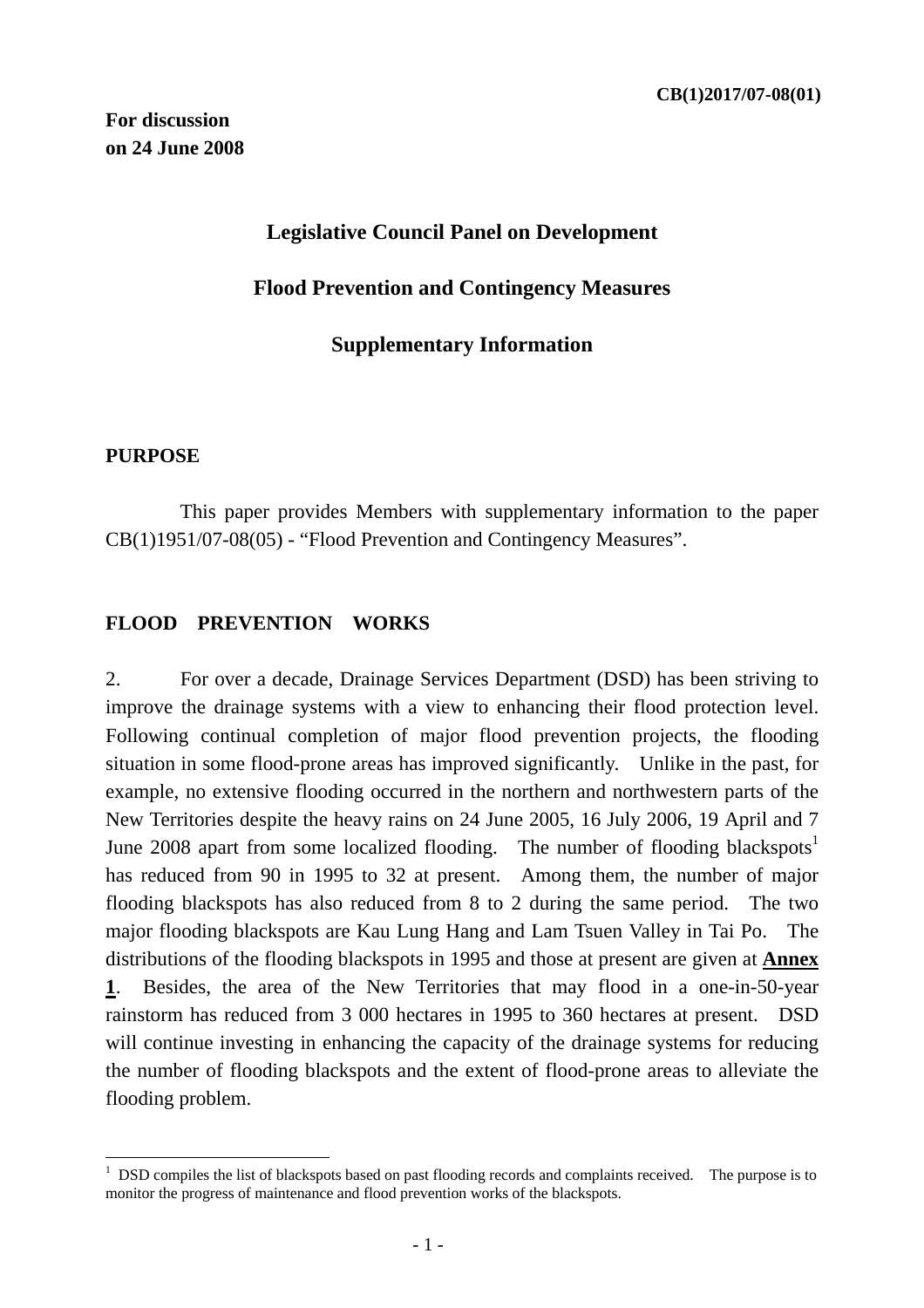## **RAINFALL ON 7 JUNE 2008**

3. On 7 June 2008, over 200 mm of rainfall was recorded in most parts of the territory generally. Over 300 mm rainfall was recorded on Lantau Island and in the urban areas, while over 400 mm rainfall was recorded in some areas. The Hong Kong Observatory also noted a record-high hourly rainfall of 145.5 mm in the territory. The rainfall intensity exceeded the design capacity of the drainage systems in general, resulting in ten relatively serious flooding incidents in various districts on that day.

## **REASONS FOR SHEUNG WAN BEING SUSCEPTIBLE TO FLOODING**

4. A part of Sheung Wan is low-lying and therefore susceptible to flooding. The area of Bonham Strand, Wing Lok Street and Man Wa Lane and their vicinity, measuring about 10 hectares in total, are of particular concern. The lowest ground in this area is only about 2.64 m above principal datum, and is not far above the level of average tide. At this limited head, the existing drainage system is ineffective in draining stormwater. At the worst, the tide may rise above the ground level and sea water could flow out of manholes and gully gratings.

5. Furthermore, the existing drainage systems in Sheung Wan were built decades ago to the design standards then. They do not meet the current design standards.

## **SHORT TERM MEASURES**

6. DSD will continue carrying out monthly inspection and clearance of the drainage systems at Wing Lok Street and its vicinity during the wet season. In addition, DSD will also deploy an emergency team on site to clear drainage inlets upon the issuing of an Amber rainstorm warning by the Hong Kong Observatory.

## **ENHANCEMENT OF SHEUNG WAN FLOOD WATCH SERVICE**

7. DSD launched the Sheung Wan Flood Watch System in April 2006. It provides the latest flood-related information to the public based on weather conditions. Prior to wet season each year, DSD sends letters to relevant shop owners and residents in Sheung Wan inviting them to register for the service. Public can also visit the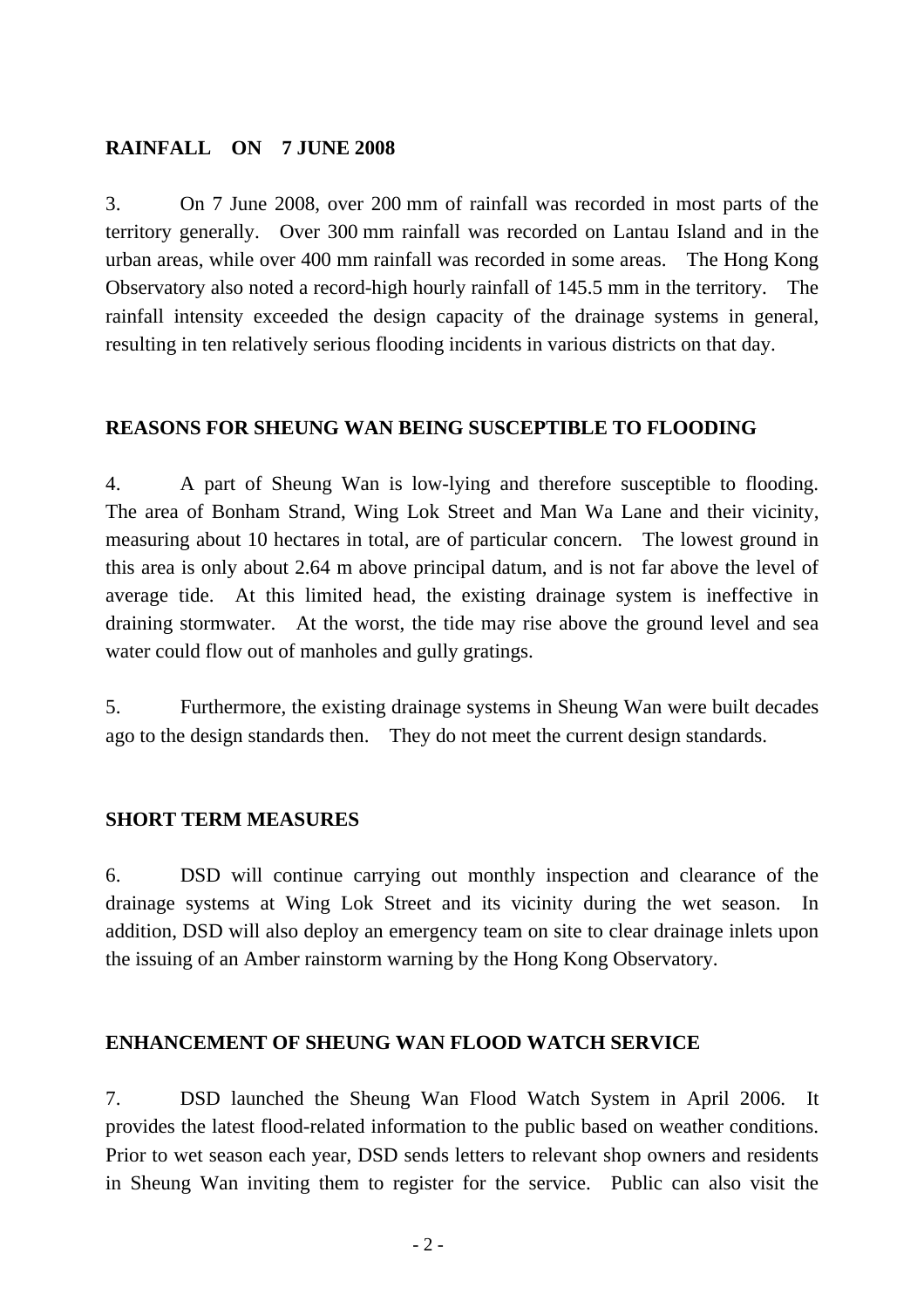website of the department for details about the Sheung Wan Flood Watch System and download the registration form.

8. To enhance the service, DSD is working with the service provider to look into the possibility of resending flood message to registered shop owners and residents 15 minutes after sending of the first message. This would increase the chance of receipt of the message.

9. DSD has also set up a Flood Watch hotline 3588-9990 for the public to listen to the latest flood-related information of Sheung Wan.

# **MANPOWER DEPLOYMENT ON 7 JUNE 2008**

10. The Hong Kong Observatory issued the Amber rainstorm warning at 5:15 am on 7 June 2008. DSD's emergency team arrived at Wing Lok Street at 6 am and checked and cleared the drainage system to ensure that there was no blockage. The team, supervised by a Works Supervisor of DSD, consisted of 5 workers equipped with high-pressure water-jets and pumping tools. However, the drainage system could not cope with the heavy rainfall and the high tide on that morning. Wing Lok Street started to flood at around 8:00 am and the flood level peaked shortly after 9:00 am. The flood water started to drain away gradually before 12:00 noon. Another emergency team arrived on site shortly after 12:00 noon to provide additional assistance. Traffic at Wing Lok Street gradually resumed normal before 1:30 pm. With the joint efforts of staff from DSD and Food and Environmental Hygiene Department, silt and rubbish blocking the road and gullies along Wing Lok Street were cleared before 3:00 pm. DSD staff also provided assistance to shop-owners, such as removing water and damaged objects in the shops.

## **ENHANCEMENT OF EMERGENCY SUPPORT**

11. Consolidating the experience on 7 June 2008, DSD will increase resources and adopt the following measures -

- (a) 2 emergency teams will be deployed to Wing Lok Street upon issuing of Red Rainstorm Warning by the Hong Kong Observatory;
- (b) 3 emergency teams will be deployed to Wing Lok Street upon issuing of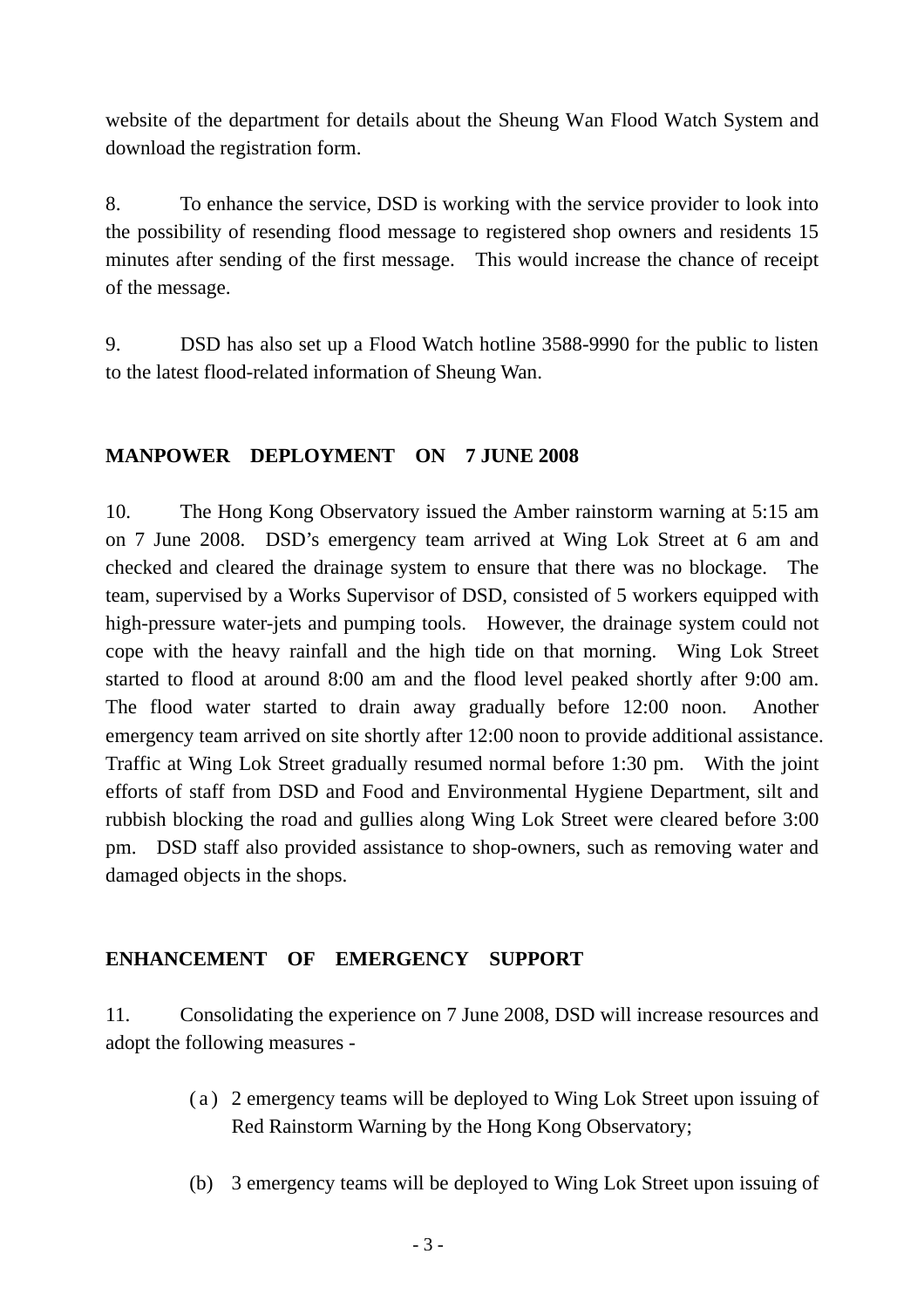Black Rainstorm Warning by the Hong Kong Observatory; and

(c) an engineering truck will be stationed at the junction of Wing Lok Street and Morrison Street to offer assistance to shop owners upon issuing of Black Rainstorm Warning by the Hong Kong Observatory.

## **IMPROVEMENT TO DRAINAGE SYSTEMS**

12. To alleviate the flooding problem in Sheung Wan in the long term, DSD has just completed the construction of intercepting drains at Queen's Road Central. Stormwater drains were laid along Lok Ku Road and Gilman's Bazaar to intercept the upland rainfall (about 30% of the rainfall in Sheung Wan) and divert the upland flows away from the low-lying areas. The works cost about \$33 million. Separately, the Sheung Wan Pumping Station is under construction and is scheduled for completion before the 2009 wet season. Under the scheme, stormwater from the Wing Lok Street area will be discharged into the Victoria Harbour via the pumping station so that the capacity of the drainage system in the low-lying areas around Wing Lok Street will not be affected by the high tide. Upon completion of the project, the drainage system of the low-lying area will have been enhanced to withstand rainstorms of a 50-year return period.

13. Apart from the projects above, DSD started the construction of the Hong Kong West drainage tunnel in November 2007. Stormwater in the upstream catchments from Tai Hang to Pokfulam will be collected for direct discharge into the sea through the tunnel in order to reduce the flow in drainage systems downstream of the tunnel. The tunnel is scheduled for completion in early 2012 at a cost of \$3,044.7 million. Upon completion, the risk of flooding in the northern part of Hong Kong Island from Wan Chai to Kennedy Town will be further reduced.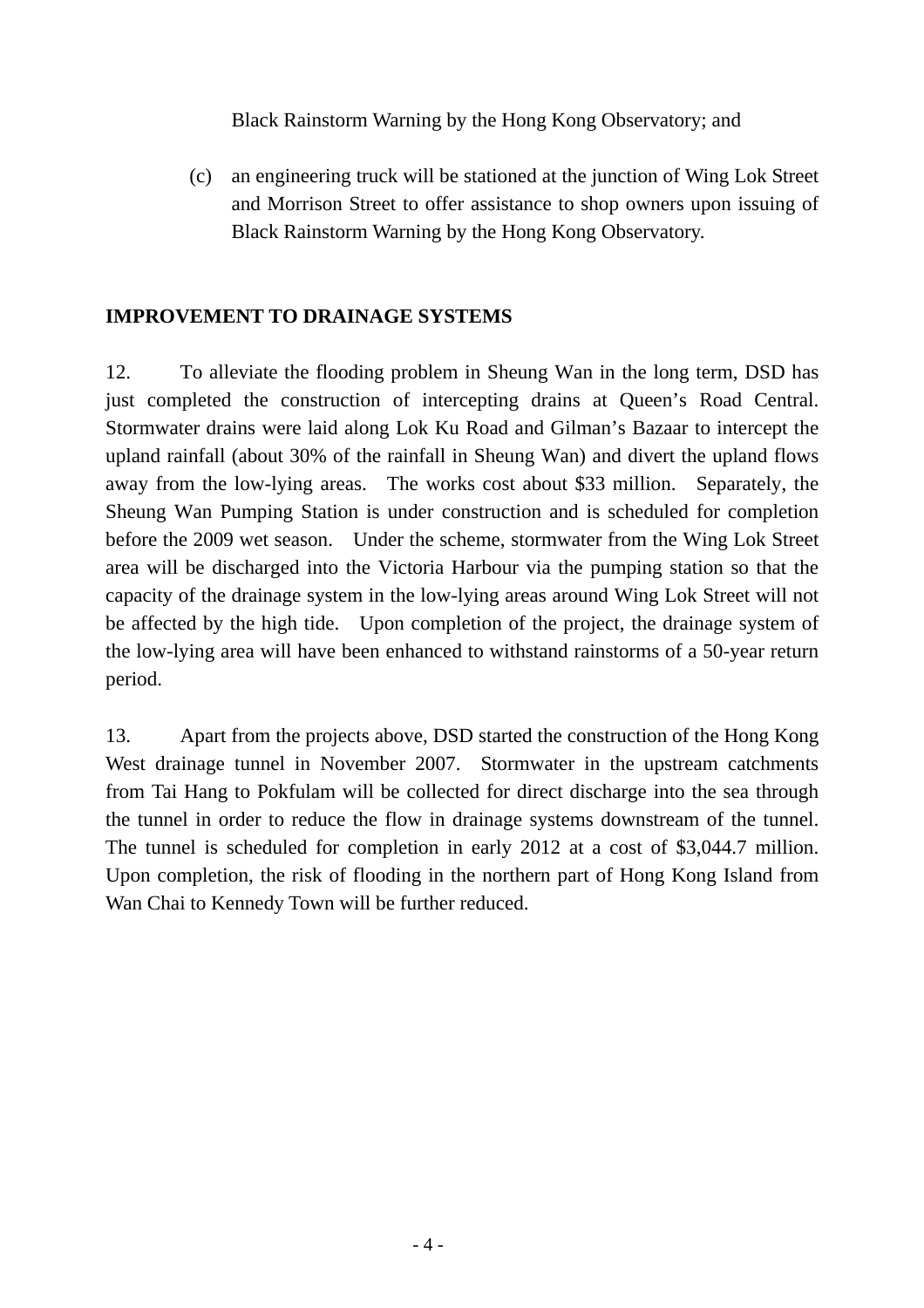# **ADVICE SOUGHT**

14. Members are invited to give views on the paper.

**Development Bureau Drainage Services Department June 2008**